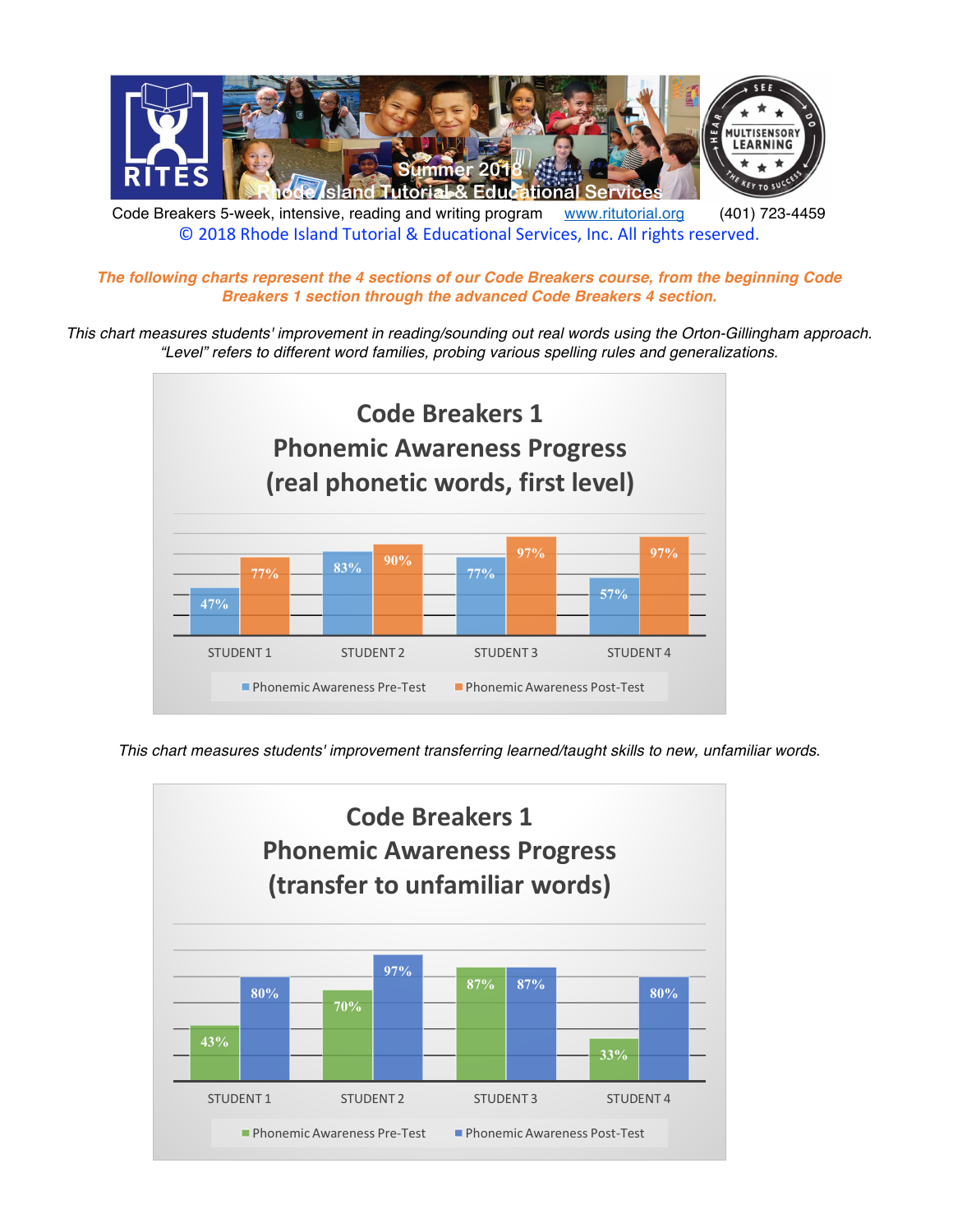

Code Breakers 5-week, intensive, reading and writing program www.ritutorial.org (401) 723-4459 © 2018 Rhode Island Tutorial & Educational Services, Inc. All rights reserved.

*These charts measure students' improvement in reading fluency, in terms of letters or words per minute. Fluency practice leads to better comprehension.*



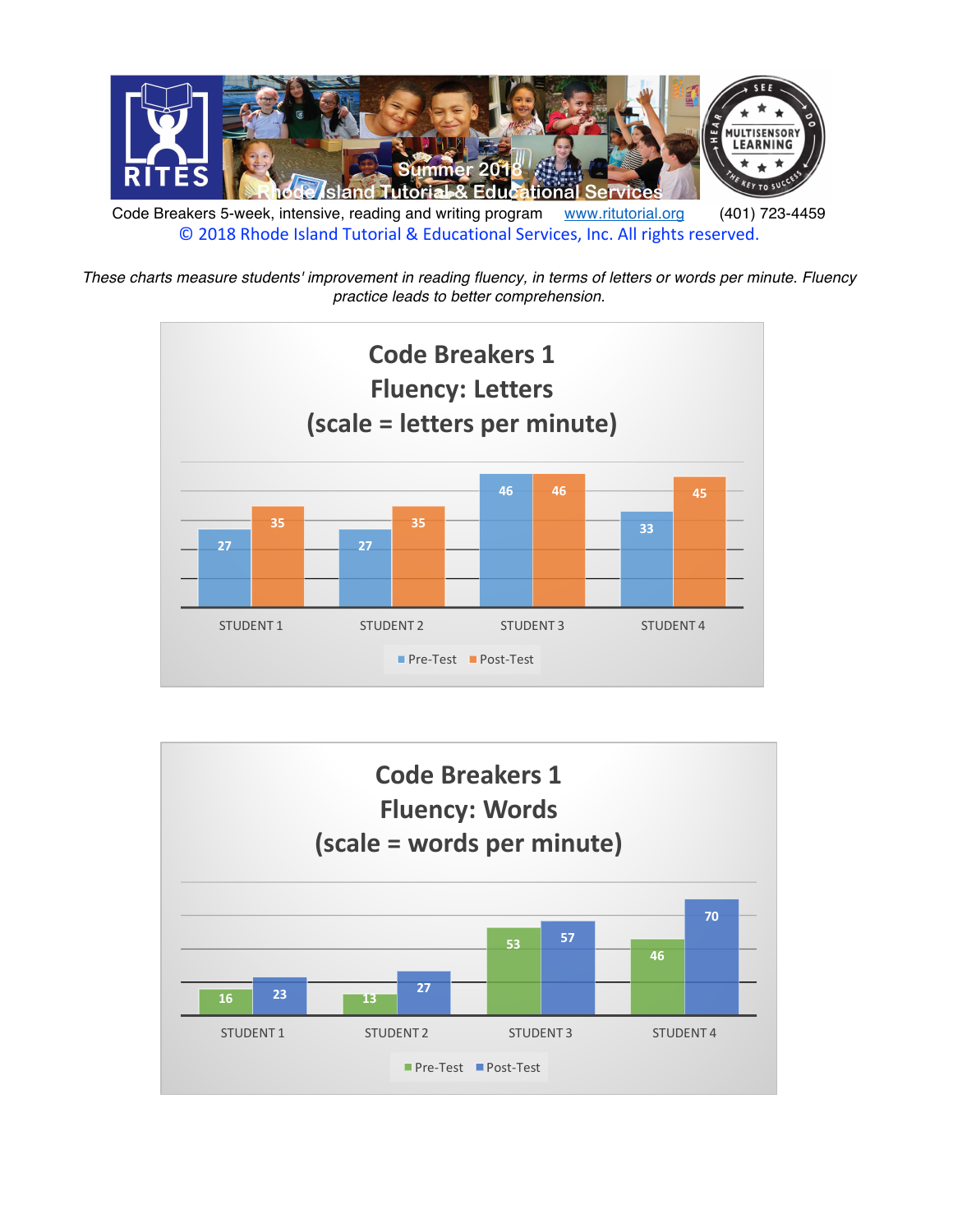

*This chart measures students' improvement in reading/sounding out real words using the Orton-Gillingham approach. "Level" refers to different word families, probing various spelling rules and generalizations.*



*This chart measures students' improvement transferring learned/taught skills to new, unfamiliar words.*

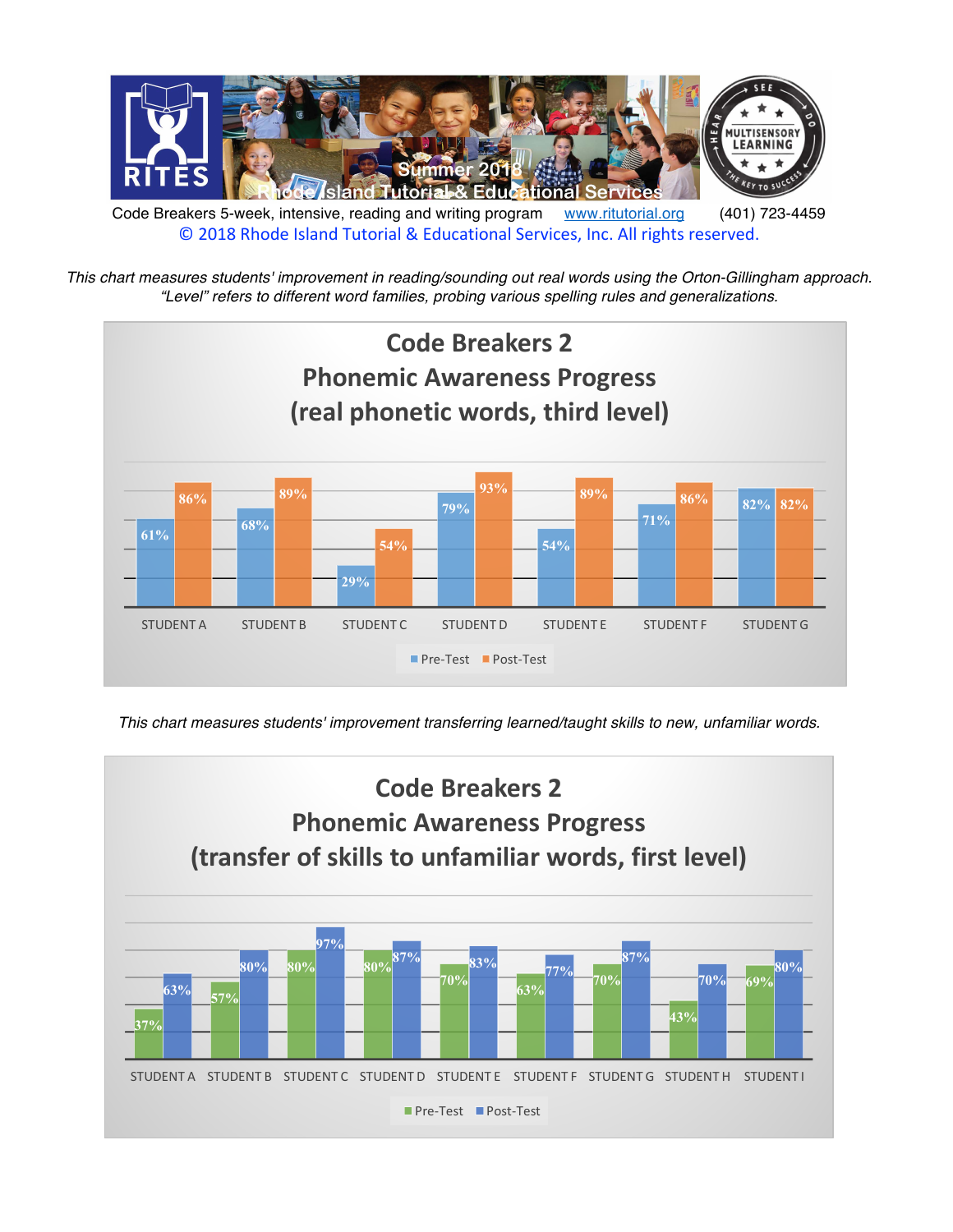

*These charts measure students' improvement in reading fluency, in terms of words per minute when reading phrases or short stories. Fluency practice leads to better comprehension.*



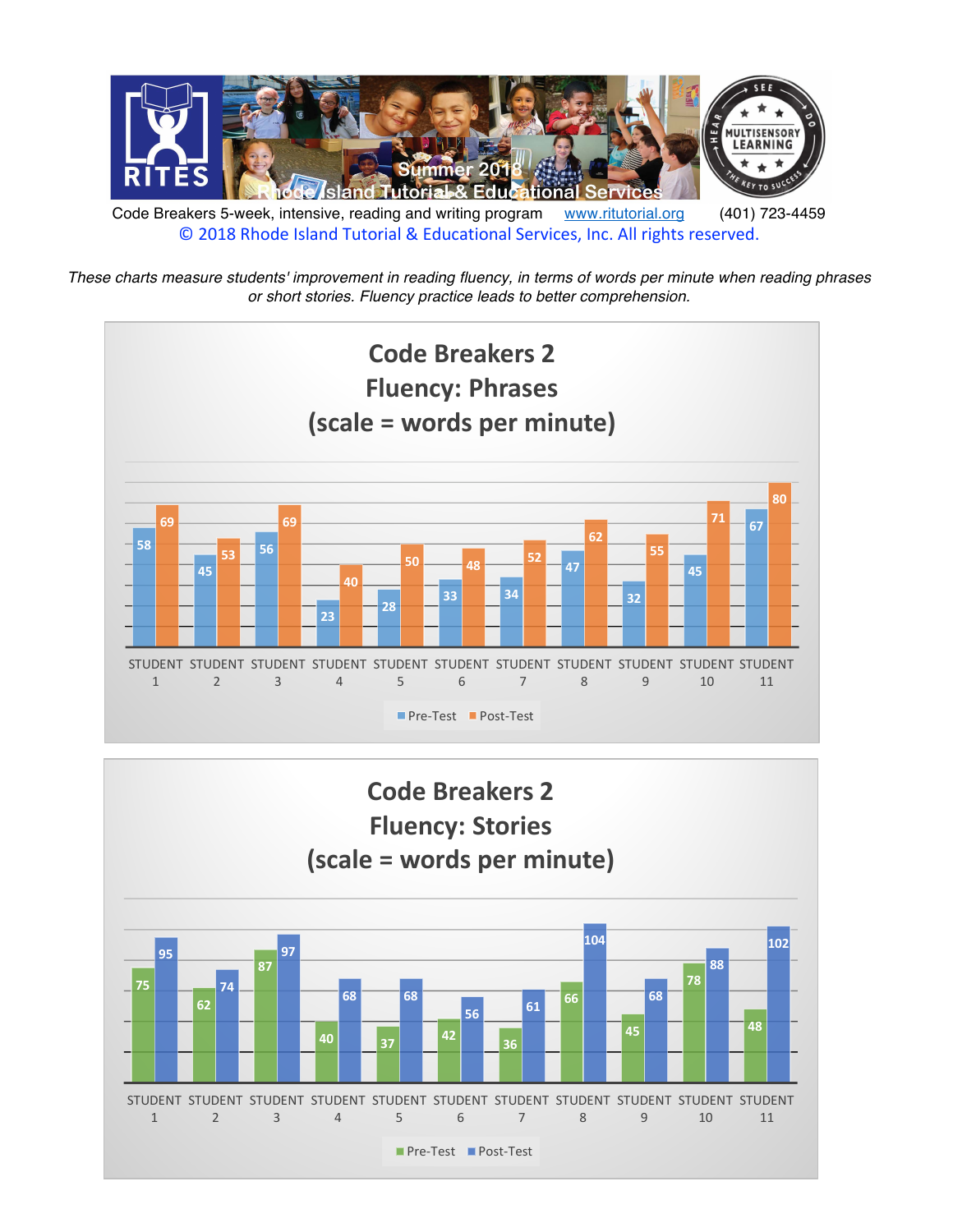

*This chart measures students' improvement in reading/sounding out real words using the Orton-Gillingham approach. "Level" refers to different word families, probing various spelling rules and generalizations.*



*This chart measures students' improvement transferring learned/taught skills to new, unfamiliar words.*

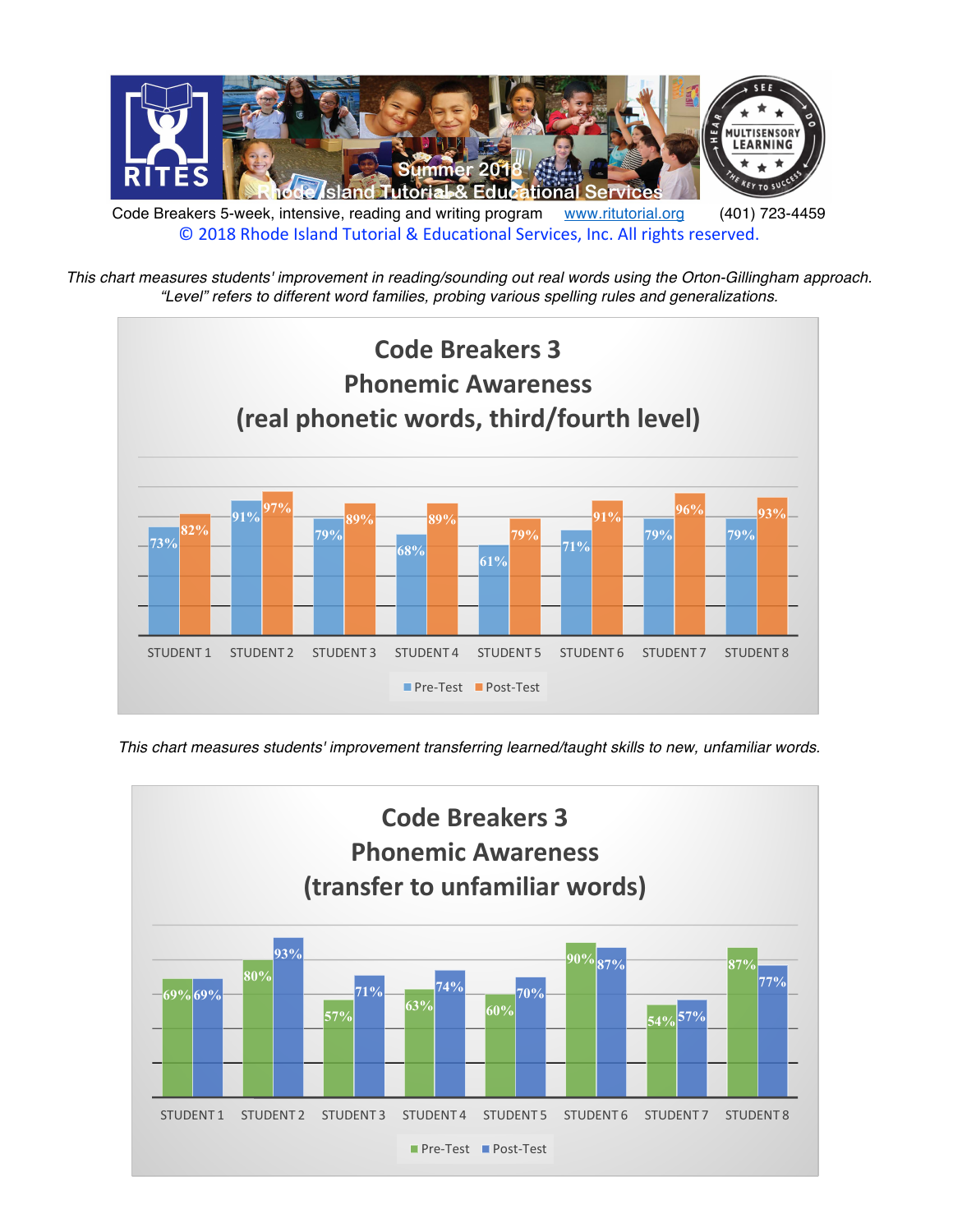

*These charts measure students' improvement in reading fluency, in terms of words per minute when reading phrases or short stories. Fluency practice leads to better comprehension.*



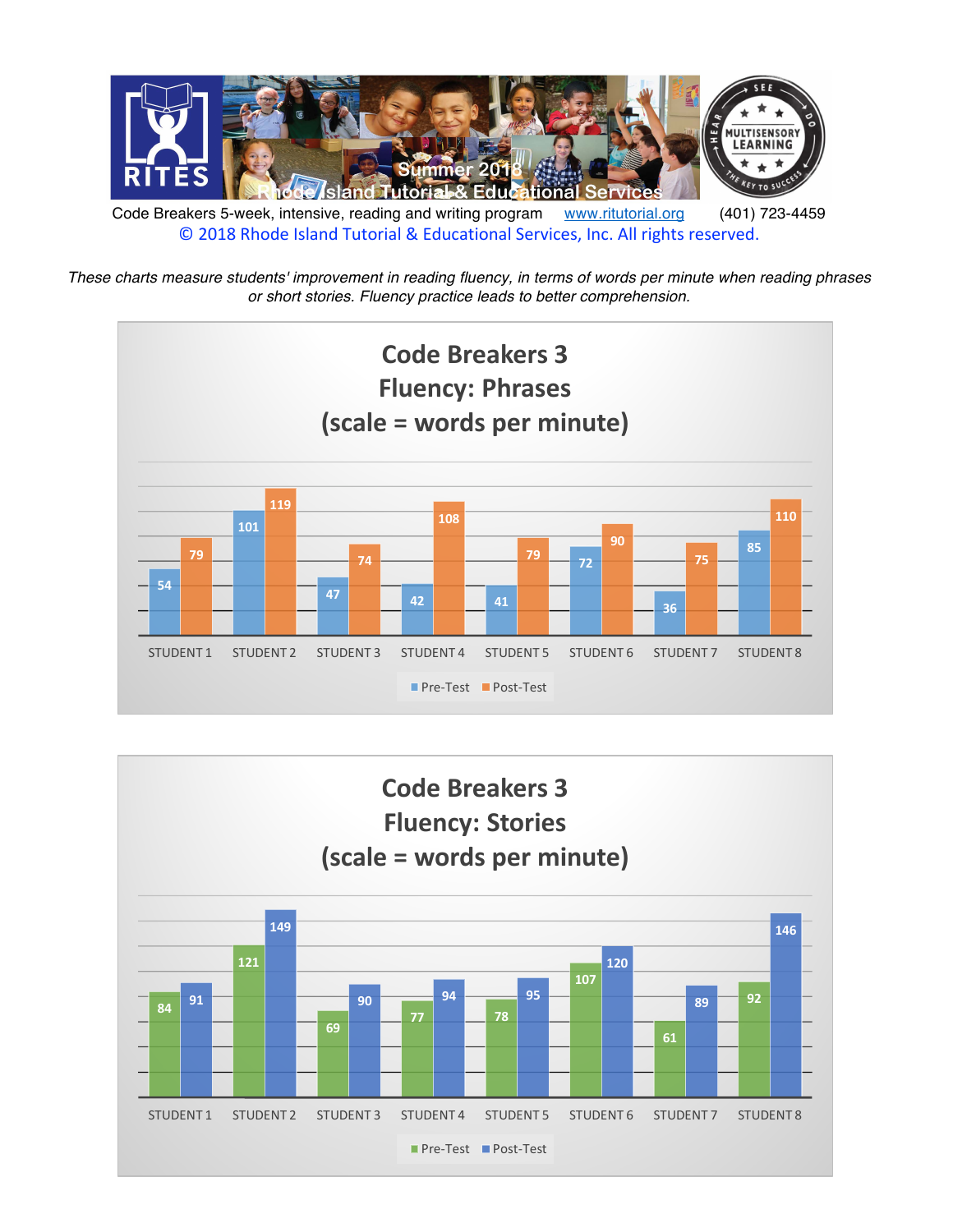

Code Breakers 5-week, intensive, reading and writing program www.ritutorial.org (401) 723-4459 © 2018 Rhode Island Tutorial & Educational Services, Inc. All rights reserved.

*This chart measures students' improvement in reading/sounding out real words using the Orton-Gillingham approach. "Level" refers to different word families, probing various spelling rules and generalizations.*



*This chart measures students' improvement transferring learned/taught skills to new, unfamiliar words.*